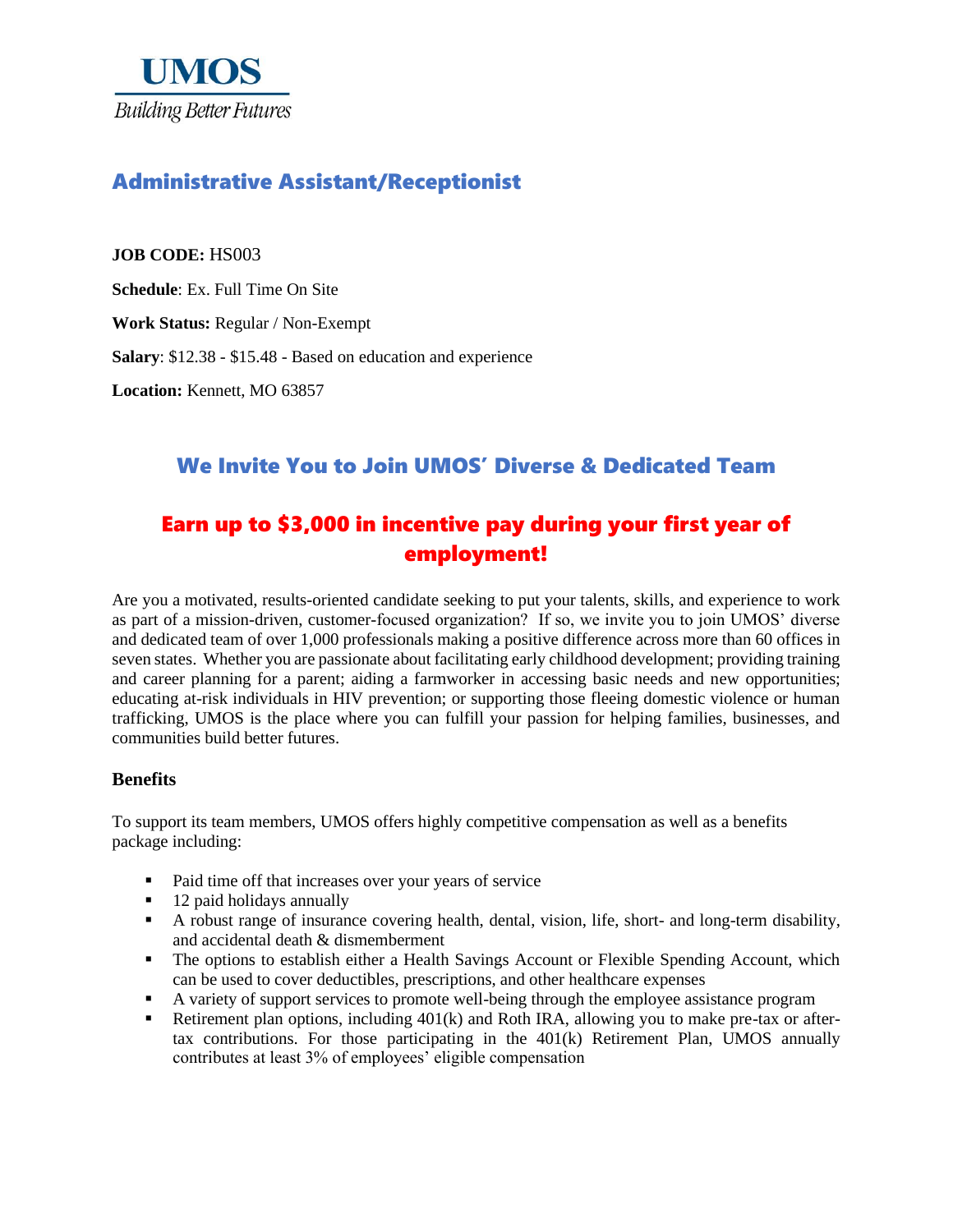

### **Advancement**

In addition, UMOS offers opportunities for advancement. In fact, a number of the senior management, including Lupe Martinez, President & CEO, were promoted from within the organization.

### **Diversity & Equal Opportunity**

UMOS is proud to be an Equal Opportunity Employer, and encourages qualified candidates of all backgrounds to apply, irrespective of race, ethnicity, color, religion, sex, national origin, sexual orientation, marital status, disability, age, parental status, and military service, or any other status protected by federal, state, or local law. In fact, 78% of senior management positions are held by people of color and women.

**Our administrative team is looking for an individual who is driven and motivated in providing the support, coordination, organization, management, and resources to ensure that required administrative functions are conducted timely, effectively, and efficiently. If you believe that you are this individual, then we have a position for you.** 

Under the supervision of the Regional MSHS Director, the Administrative Assistant Receptionist is responsible for ensuring and implementing administrative day-to-day clerical functions such as, but not limited to, preparing reports, handling information requests, preparing correspondence, receiving visitors, customer services, arranging conference calls, and scheduling meetings in the day-to-day operation of Child Development Management Services.

### **Primary Responsibilities (not all inclusive)**

- 1. It is required to use a variety of office equipment, such as fax machines, photocopiers, scanners, and videoconferencing, and be able to use different types of telephone systems along with email programs.
- 2. Will coordinate and perform administrative activities and support by storing, retrieving, and integrating information for dissemination to staff and clients, answers and relays calls and messages, with follow-up to the recipient in a professional manner.
- 3. Open, sort, and distribute incoming correspondence, including faxes and email, and schedule and coordinate meetings, appointments, and travel arrangements for managers or supervisors.
- 4. Receives visitors and program applicants/participants in a customer-oriented manner, gives program information to callers and visitors and directs to appropriate staff members.
- 5. Maintains supply inventory by checking stock to determine inventory level, anticipating needed supplies, placing and expediting orders for supplies, and verifying receipt of supplies.
- 6. Ensures operation of equipment by completing preventive maintenance requirements, calling for repairs, maintaining equipment inventories, evaluating new equipment and techniques.
- 7. Will assist with negotiating with vendors on office equipment and/or supplies.